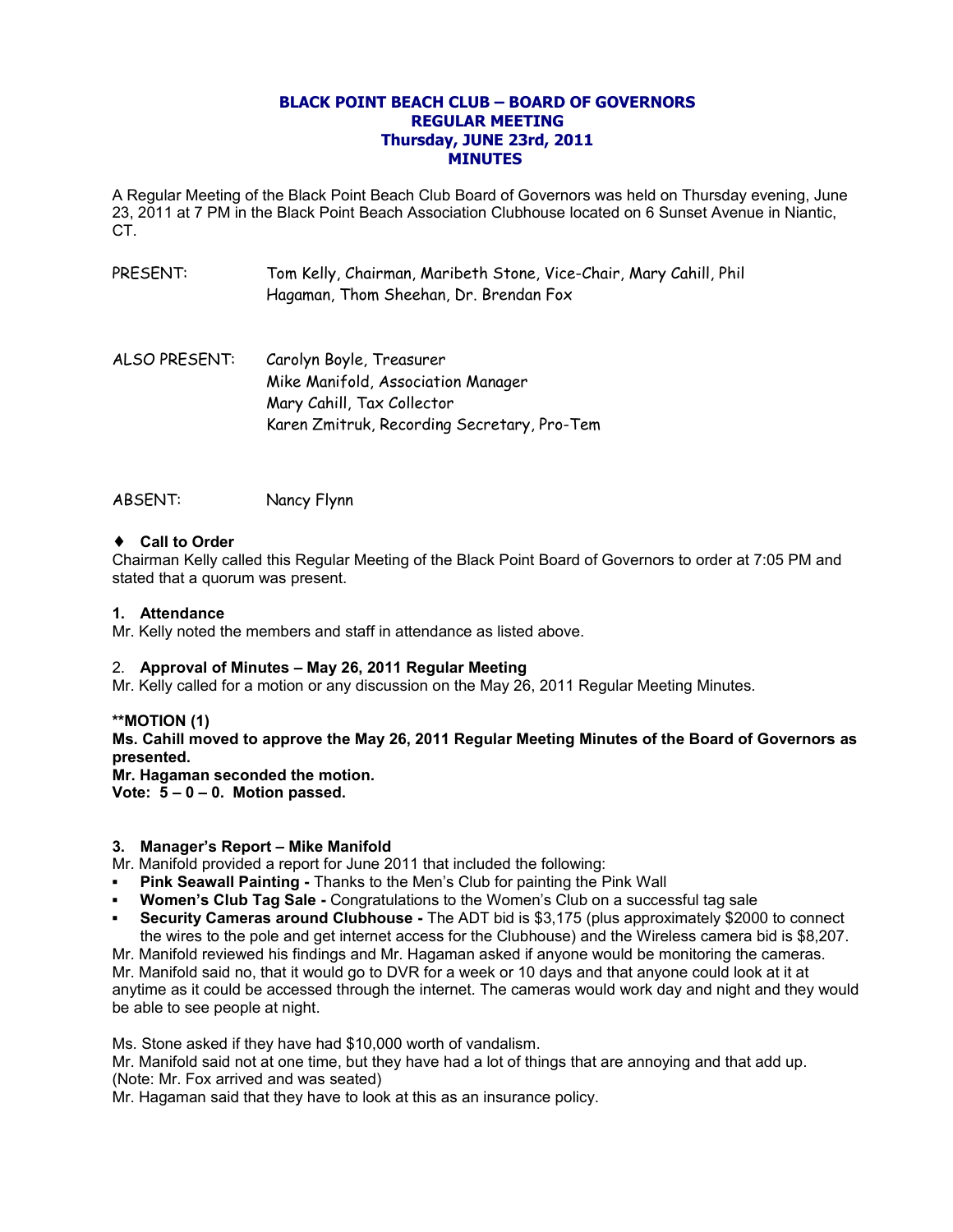Mr. Sheehan said that the Public Trust cameras which can be accessed on the internet show the Boardwalk area however, they did not pick up the recent vandalism there. He said that he thinks that this is a good idea but is concerned over the cost.

Ms. Stone, Mr. Kelly and Ms. Cahill suggested that they ask to see a sample camera in operation first and discuss this more at the next meeting.

- **Locking of Tennis Courts** The tennis courts would be locked at night and opened in the morning by the person who does the clay courts
- **Sea Breeze Block Party Request to use Clubhouse Tables Mr. Manifold said that they have asked** to use the tables if the clubhouse is not rented. They have said no in the past however he feels that they should allow groups of members to borrow tables for events like this one. He cited how Attawan Beach handles this through sign out sheets. He said that he thinks that they should encourage these types of things and asked for comments.

Ms. Cahill said that she thinks that this will open a can of worms.

Mr. Hagaman suggested that they should make sure that the clubhouse is not rented.

Ms. Stone suggested that they number the tables that would be allowed to be used and that they only allow the use of the older tables as they are going outside.

Mr. Fox suggested that they get a \$200 deposit check and hold it until the tables are returned undamaged or the damaged ones are replaced with new ones before returning the check.

Mr. Kelly and Ms. Stone said that no Men's Club or Women's Club tables or chairs are to be used – only the older tables and chairs.

**Right of Way at bottom of Sea Spray –** This has developed a rut as it does each year. Mr. Manifold said that it could be permanently resolved by paving the right of way to just past the driveways on either side. Sullivan Paving has bid \$2650 to do this.

Mr. Kelly asked that Mr. Manifold ask Sullivan for a better price on this.

### **\*\*MOTION (2)**

**Mr. Fox moved that they spend up to \$2650 for Sullivan Paving to pave the Sea Spray Right of Way to resolve the rut issue.**

**Mr. Sheehan seconded the motion. Vote: 6 – 0 – 0. Motion passed.**

**Wall Repair & Walkway Repair – Seabreeze and Sea View –** Santos is to review these items on Saturday.

Mr. Manifold said that they are also looking to cut back the bushes at the Billow Road ROW by five feet and also those on Nehantic.

Ms. Cahill suggested that they send letters to the owners as a courtesy letting them know that they will be doing that.

# **4. Treasurer's Report – Carolyn Boyle**

Ms. Boyle presented her report noting that they should finish out the year within budget. She additionally noted that the ZEO compensation through the first week in June was \$8655.

### **5. Members Comments**

Mr. Kelly called for comments from the members.

Dan Lemieux, 36 Whitecap said that he wanted to provide them with an update on the tennis courts. The paving was done two weeks ago and it is curing now. They will be sealed by Dalton as soon as they have four (4) good days of weather as the sealing involves three coats. Both Sullivan and the fence contractor did an excellent job and he asked that they please pay them as soon as possible. The basketball courts will also be sealed and the whole job is coming in at around \$60,000.

Will Fountain, 31 Whitecap noted that in talking about the security cameras for the tennis courts that he had found five kids on the new pavement playing kickball when it was supposed to be curing. He said that he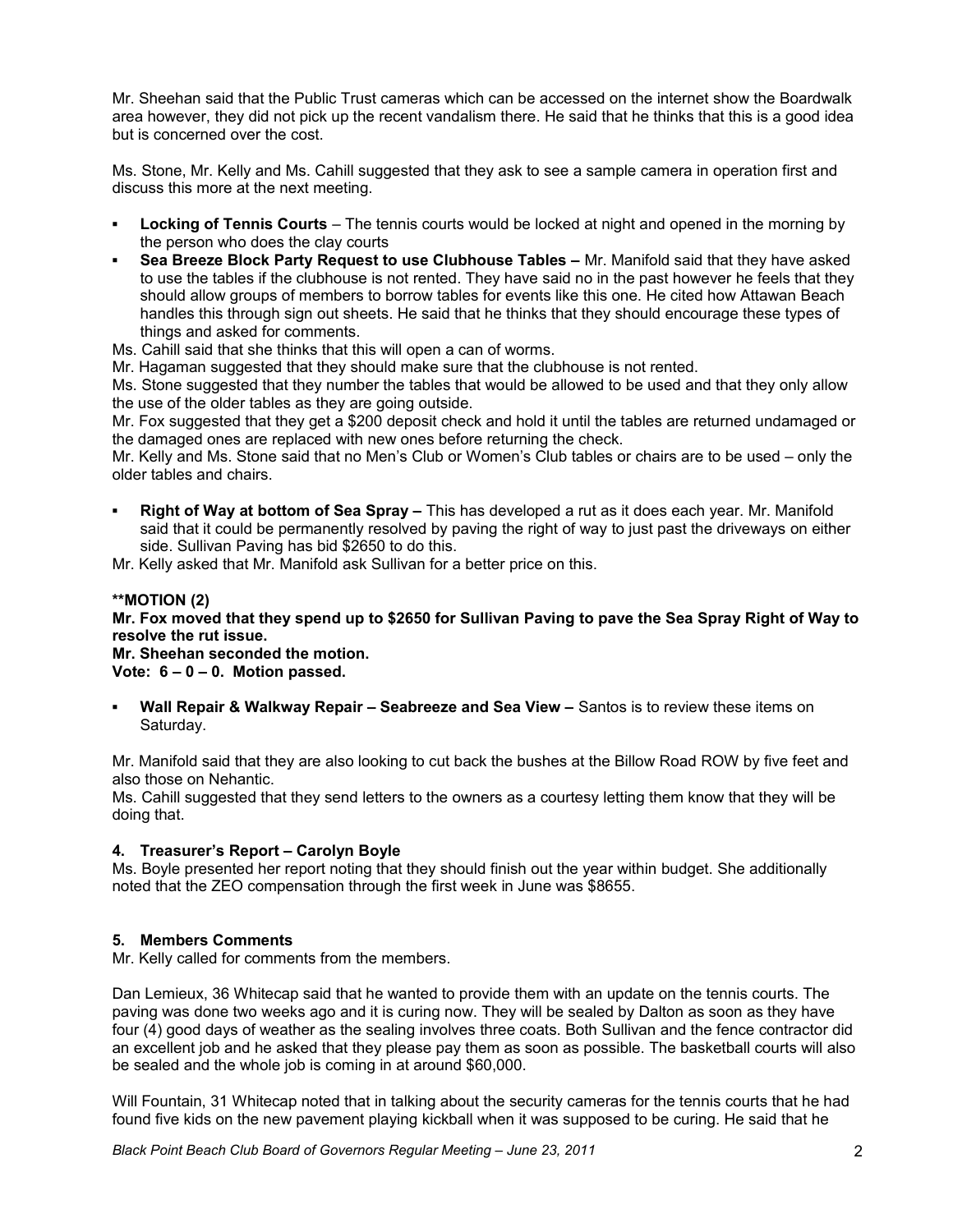thinks that this will be an issue that will have to be watched. He also asked that they put an address on the Clubhouse as there is nothing that identifies what it is or what the address is and Sullivan had sent all of their trucks to Old Black Point. They need to have something on this building that identifies the street address of the Clubhouse. He lastly said that the junkyard at the end of Billow Road needs to be cleaned up and that one corner of the building needs help.

Sebastian Sanzaro, 9 East Shore Drive said that he thinks that the security camera is a good idea however they all see on TV a guy robbing a place and they cannot make out the face. He said that a good camera to be able to see at night costs around \$5000 and they would definitely want to see one first to know that it will work for them and be what they need.

Kim Craven, 46 East Shore Road asked about the boat dock that was damaged. Mr. Manifold said that they have a new one that was supposed to be put in today although he had not heard that it was done. He said that he would check into it.

# **6. Chairperson's Report & Correspondence**

Mr. Kelly noted that three applications had been received for the ZEO position and that he would forward them to the Zoning Chairman. He cited that the correspondence that had been received was available for review and that much had already been sent to them. He said that the Administrative Committee had met and reviewed and interviewed various candidates for the Tax Collector, Treasurer and Secretary positions and had agreed on the following: Roger Kimball, Tax Collector, Carolyn Boyle, Treasurer and Sandy Sheehan, Secretary. He additionally congratulated Phil Hagaman and Thom Sheehan as new Board members.

### **\*\*MOTION (3)**

# **Mr. Fox moved that the Administrative Committee had determined the following position appointments: Roger Kimball as Tax Collector; Carolyn Boyle as Treasurer and Sandy Sheehan as Secretary.**

**Mr. Hagaman seconded the motion. Vote: 5 – 0 – 1. Motion passed. Abstained: Mr. Sheehan**

Mr. Kelly congratulated everyone. He also thanked Dan Lemieux for all of his work on the new tennis courts.

### **7. Tax Collector's Report, Zoning Commission liaison comments**

Ms. Cahill reported that all taxes have been collected except for two delinquents and that she has met with Mr. Kimball and transferred information to him. All payments that are being received are being forwarded to him.

She noted that Zoning would be meeting the following evening.

### **8. Committee Reports**

### **Tennis Courts**

Mr. Kelly said that this was previously discussed.

### **Position Open Status**

Mr. Kelly said that they had just addressed the positions and that the only other one was the ZEO and compensation and they would discuss that in Executive Session.

### **Zoning Positions Open**

Ms. Cahill suggested that they appoint people to fill the vacancies as there is an upcoming meeting and they would need to have enough people for a quorum. They could appoint other positions for Zoning and ZBA at their next meeting as they do not expire until the end of July.

**\*\*MOTION (4)**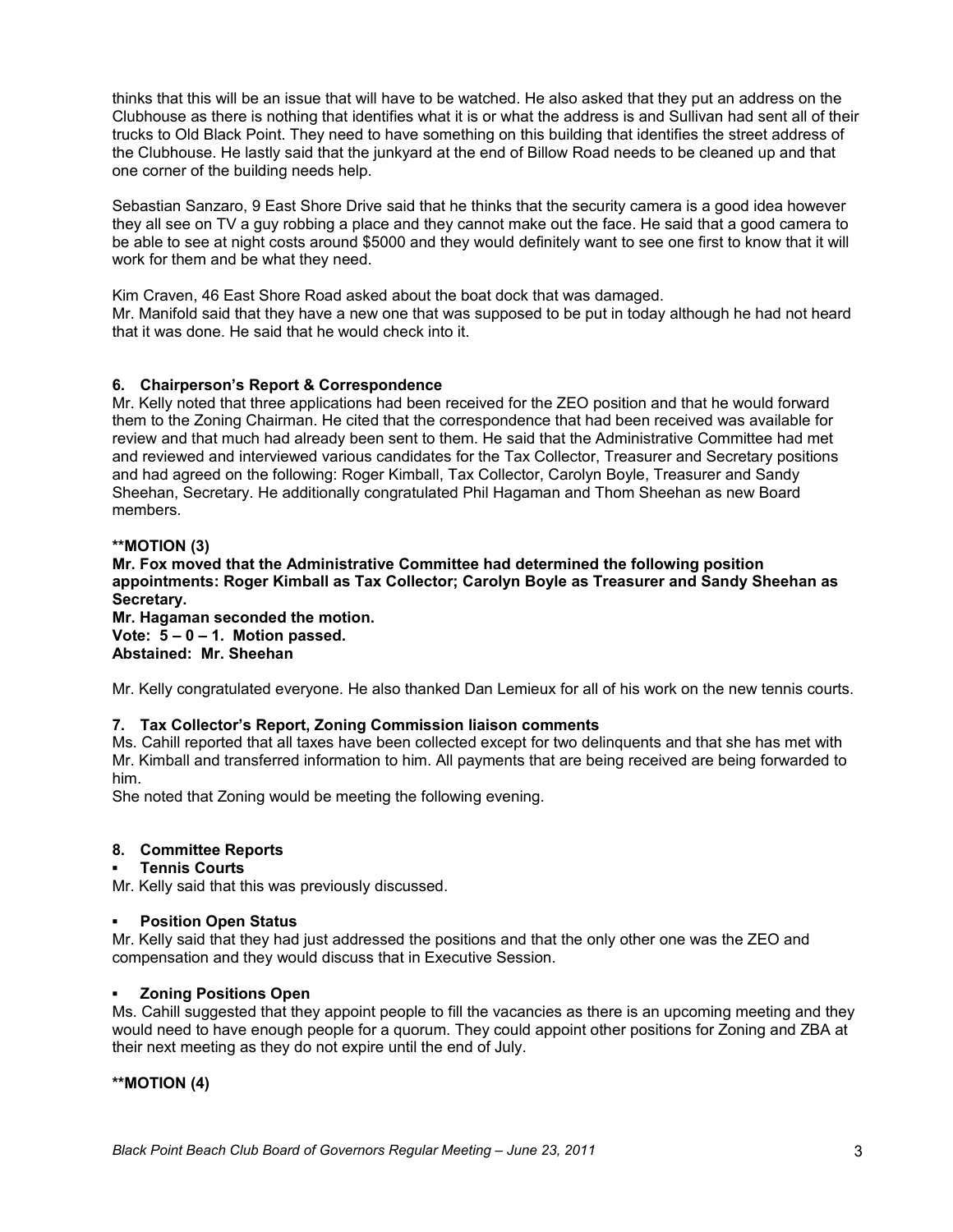**Ms. Stone moved to appoint the following to the Zoning Commission for three year terms: Sebastian Sanzaro from Alternate to Regular Member (replacing the Regular position of Mr. Molloy who resigned); and Angela Taylor and Richard Diachenko as Alternate members. Mr. Hagaman seconded the motion.**

**Vote: 6 – 0 – 0. Motion passed.**

## **9. Old Business**

Mr. Kelly asked if there was any old business. There was none.

## **10. New Business**

Mr. Kelly asked if there was any new business.

Mr. Sheehan passed out a Beach Security report from June-July 2006 citing the activity and issues for the month.

Ms. Stone noted that it was interesting that some things have not changed.

Mr. Sheehan additionally passed out a list of items that he felt needed attention including replacing or adding stop signs and repainting of parking lines.

Ms. Cahill noted that they could not just add stop signs to areas that do not have them. Stop signs come from the Police and go to specific areas.

Mr. Manifold said that he would check with Sullivan for an estimate on doing the parking lines for the Whitecap parking lot. It was agreed that the smaller lines they could do themselves.

### **11. Members Comments**

Mr. Kelly called for comments from the members.

Will Fountain, 31 Whitecap Road said that the bench at the end of Billow had a leg that is held up by a wooden block. He said that he has a spare leg that could be put on it and would give it to them so that it can be fixed.

### **12. Executive Session**

**\*\*MOTION (5)**

**Ms. Stone moved that they enter into Executive Session for the purposes of discussion on personnel issues at 8:30 PM inviting Mike Manifold, Association Manager and Carolyn Boyle, Treasurer to join them.**

**Mr. Hagaman seconded the motion.**

**Vote: 6 – 0 – 0. Motion passed.**

**\*\*MOTION (6)**

**Mr. Hagaman moved that they return to Regular Session at 9 PM with no action taken in Executive Session.**

**Mr. Sheehan seconded the motion.**

**Vote: 6 – 0 – 0. Motion passed.**

**\*\*MOTION (7)**

**Mr. Hagaman moved that they replace the existing ZEO compensation structure with a \$6000 ANNUAL FEE – payable at \$500 monthly.**

**Mr. Sheehan seconded the motion.**

**Vote: 6 – 0 – 0. Motion passed.**

**13. ADJOURNMENT** There being no further business before them – Mr. Kelly called for a motion to adjourn. **\*\*MOTION (8) Ms. Stone moved that the BPBC Board of Governors Regular Meeting of June 23, 2011 be adjourned at 9:12 PM. Mr. Hagaman seconded the motion. Vote: 6 – 0 – 0. Motion passed.**

Respectfully submitted,